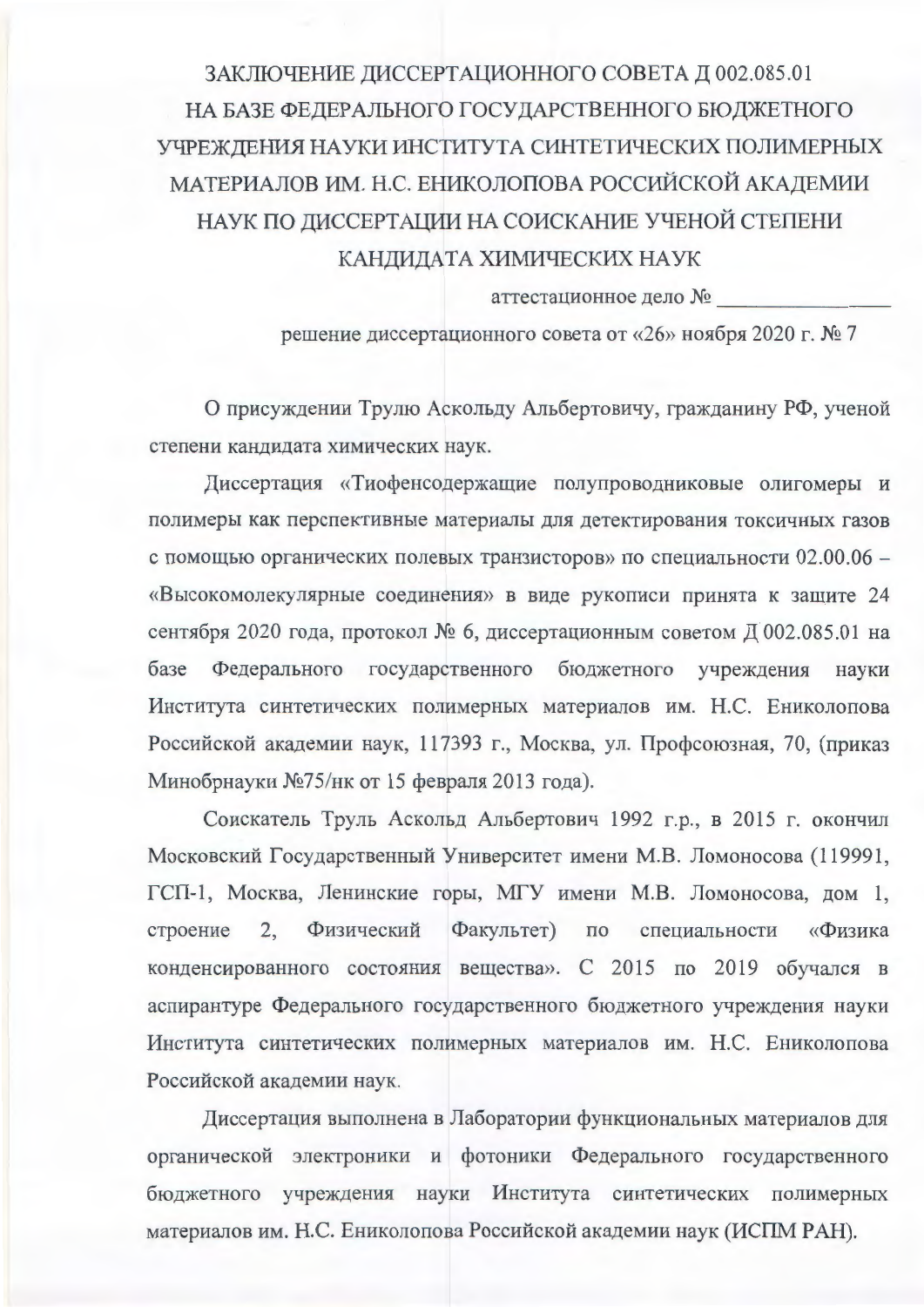Научный руководитель - доктор химических наук, Агина Елена Валериевна, ведущий научный сотрудник Лаборатории функциональных материалов для органической электроники и фотоники ИСПМ РАН.

Научный консультант - доктор химических наук, член-корр. РАН Пономаренко Сергей Анатольевич, директор ИСПМ РАН.

## Официальные оппоненты:

Карпачева Галина Петровна, доктор химических наук, заведующая Лабораторией химии полисопряженных систем, ФГБУН Ордена трудового красного знамени Институт нефтехимического синтеза имени А.Н. Топчиева РАН, г. Москва,

Трахтенберг Леонид Израйлевич, доктор физико-математических наук, профессор, главный научный сотрудник Лаборатории функциональных нанокомпозитов, ФГБУН Федеральный исследовательский центр химической физики им. Н.Н. Семенова РАН, г. Москва дали положительные отзывы на диссертацию.

Ведущая организация Институт элементорганических соединений РАН в своем положительном отзыве, составленном д.ф.-м.н., в.н.с. лаборатории физической химии полимеров Годовским Дмитрием Юльевичем, и утвержденном директором, чл.-корр. РАН д.х.н. Трифоновым Александром Анатольевичем, отмечает, что диссертационная работа Труля А.А. соответствует актуальному, быстро развивающемуся междисциплинарному направлению, связанному с определением различных опасных газов в составе атмосферного воздуха с использованием органических полевых транзисторов (ОПТ). Разработка и систематическое исследование таких устройств имеют значительные перспективы для создания нового поколения газовых сенсоров на их основе. Среди возможных практических применений ОПТ особый сенсоры, поскольку представляют газовые электрические интерес ОПТ могут изменяться даже при наличии характеристики малых концентраций примесных газов в атмосфере. Новизна работы заключается в том, что автором впервые было исследовано влияние химической структуры, а методов формирования тонких пленок силоксановых димеров также бензотиенобензотиофена (ВТВТ) на электрические свойства органических

 $\overline{2}$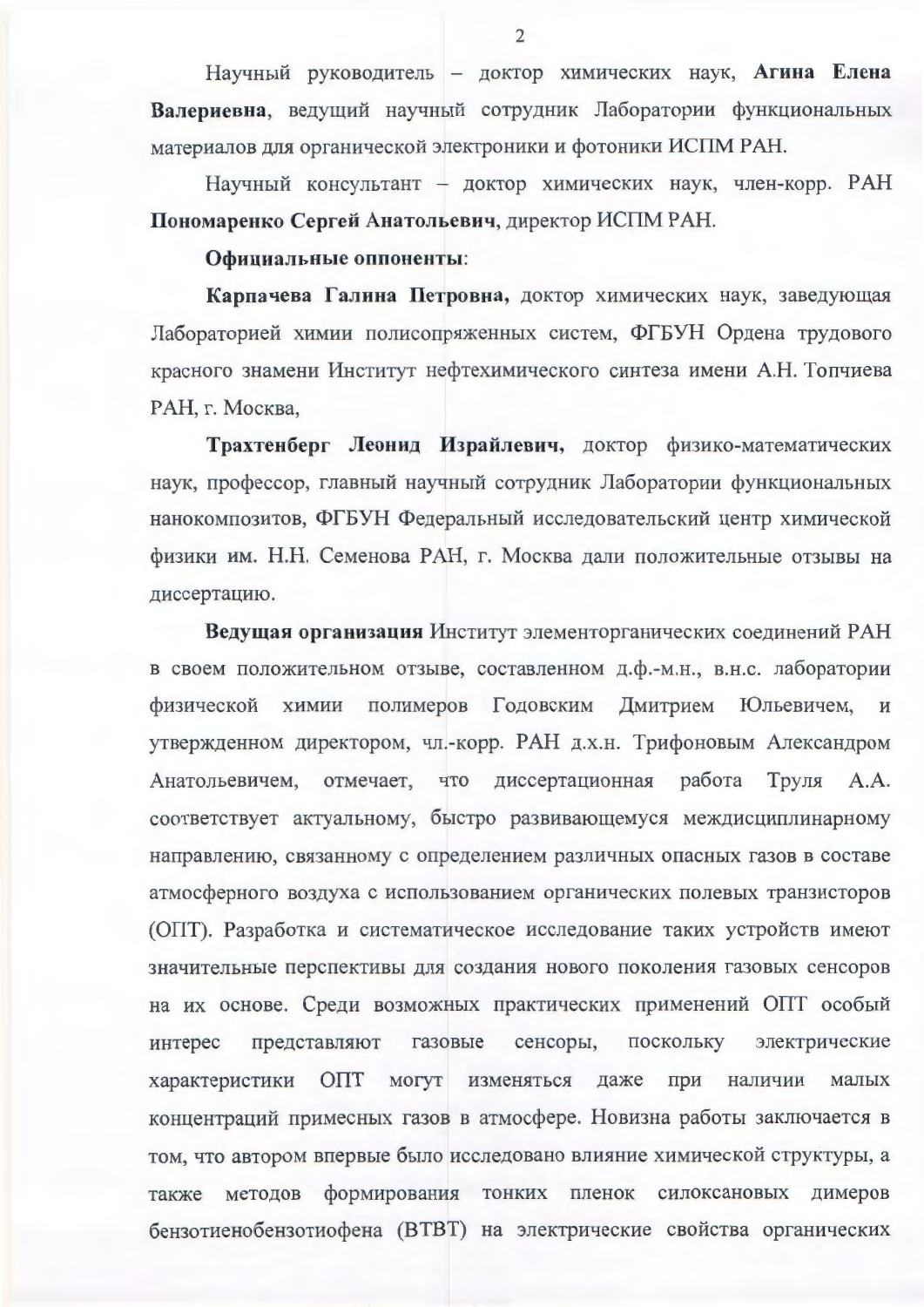полевых транзисторов на их основе. Исследованы сенсорные свойства таких устройств, и впервые установлено влияние малых концентраций токсичных газов, таких как аммиак, сероводород и диоксид азота в составе атмосферного воздуха на ключевые электрические характеристики монослойных и печатных полимерных ОПТ. Результаты, полученные в ходе работы, позволили автору предложить алгоритм селективного определения концентраций вышеперечисленных газов в атмосферном воздухе с помощью одного устройства - подобная методика нова и открывает возможность создания новых, более компактных сенсорных устройств. Кроме того, важными являются предложенные автором механизмы взаимодействия олигомерных и полимерных полупроводниковых слоев в составе ОПТ с определяемыми газами.

В отзыве ведущей организации высказаны следующие замечания:

1. Автором работы не проведена корреляция между морфологией монослойных ОПТ и их сенсорными свойствами. В связи с этим не вполне понятно, что именно автор работы подразумевает под «доменными границами» - имеются ли ввиду границы между кристаллами в монослое?

Автор нигде не обсуждает влияние толщины диэлектрического  $2.$ слоя ОПТ, которая, как хорошо известно, оказывает большое влияние на функционирование устройств.

3. Не освещен вопрос о **ВЛИЯНИИ** химической структуры силоксановых димеров на сенсорные свойства устройств - вопрос является очень интересным, и ответ на него также может дать дополнительную информацию о механизме сенсорного отклика.

Диссертационная работа Труля А.А. представляет собой научное исследование, выполненное на высоком экспериментальном уровне с использованием современных физико-химических методов исследования и, несомненно, имеет высокую научную и практическую значимость. Она соответствует требованиям «Положения п.9 полностью  $\mathbf{o}$ порядке присуждения ученых степеней», а ее автор заслуживает присвоения ученой степени кандидата химических наук.

3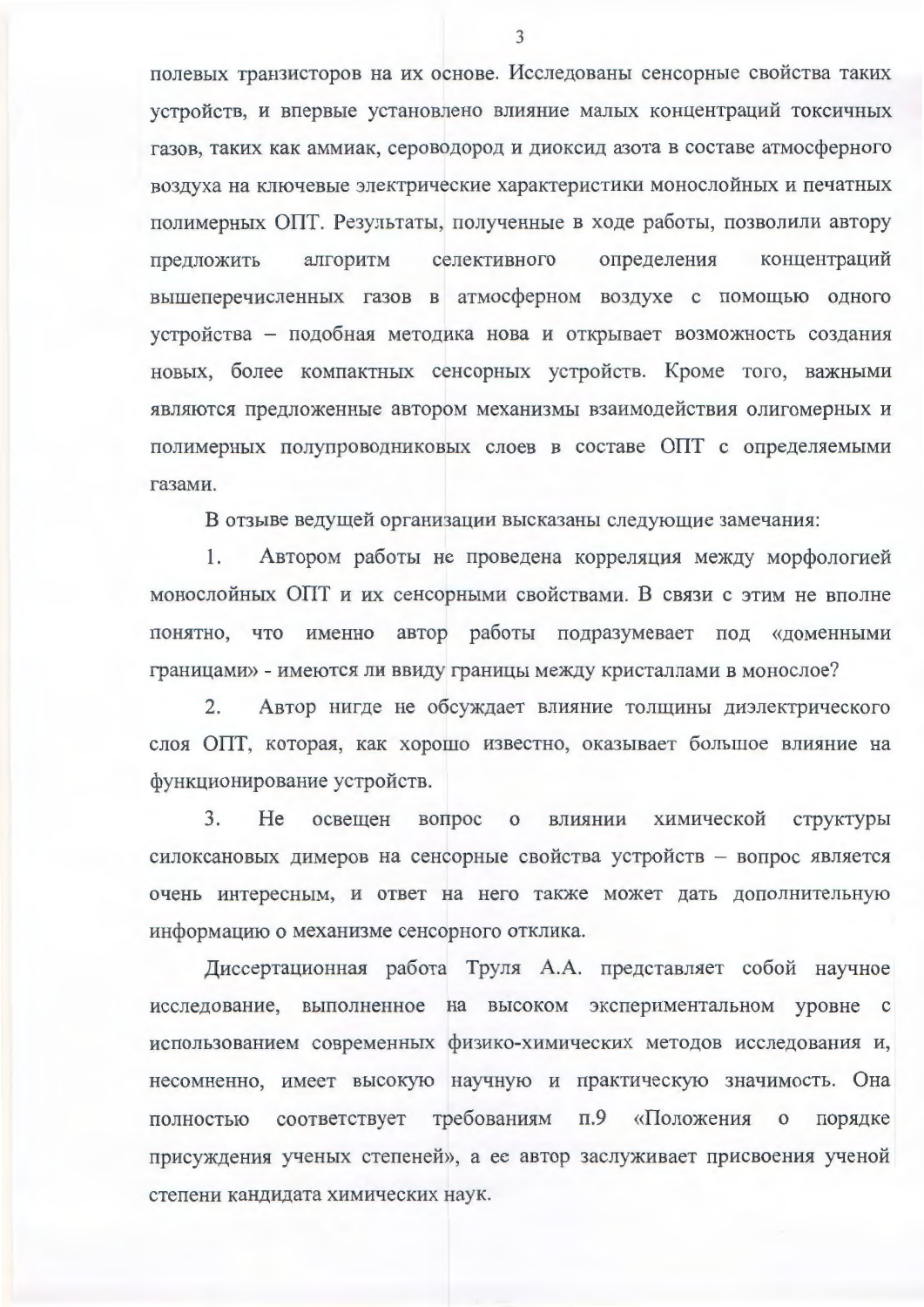На автореферат поступило 4 отзыва:

- Отзыв к.х.н., заведующего Лабораторией органической электроники 1. Новосибирского института органической химии им. Н.Н. Ворожцова PAH Казанцева Сибирского отделения Максима Сергеевича положительный. Содержит следующие замечания:
	- В главе 3.1.2 меньшая подвижность заряда пленок олигомера без гексильных фрагментов объясняется автором концевых «отличающейся молекулярной упаковкой димера без концевой группы в тонком слое». Также одним из возможных объяснений может являться большая чувствительность к дефектам, в частности, кислороду и влажности воздуха, поскольку концевые гексильные группы могут также служить в качестве «защиты» от внешних воздействий.
	- На рис. 4е подвижность носителей заряда для D2-Hex-BTBT-Hex выше в случае слоев, нанесенных МВП, по сравнению с ЛШ. Не совсем понятно, с чем это может быть связано, поскольку морфология полупроводниковых слоев, нанесенных МВП типично, хуже, чем морфология слоев, полученных методами ЛШ и ЛБ, которые дают более однородные пленки.
- $2.$ Отзыв профессора Дьяконова Владимира Владимировича, заведующего Кафедрой экспериментальной физики Факультета физики и астрономии Юлиуса-Максимилиана г. Вюрцбурга, Университета Германия положительный. Содержит ряд вопросов к автору:
	- Возможно ли применение синтезированных материалов для создания солнечных элементов, учитывая вертикальную молекулярную упаковку молекул на поверхности подложки и разные геометрии устройств?
	- Какие принципиальные изменения в морфологии активного слоя ожидаются присутствия второй молекулярной  $\, {\bf B}$ случае компоненты, например, электронного акцептора?
- 3. Отзыв доцента, д.ф.-м.н., профессора Кафедры электроники твердого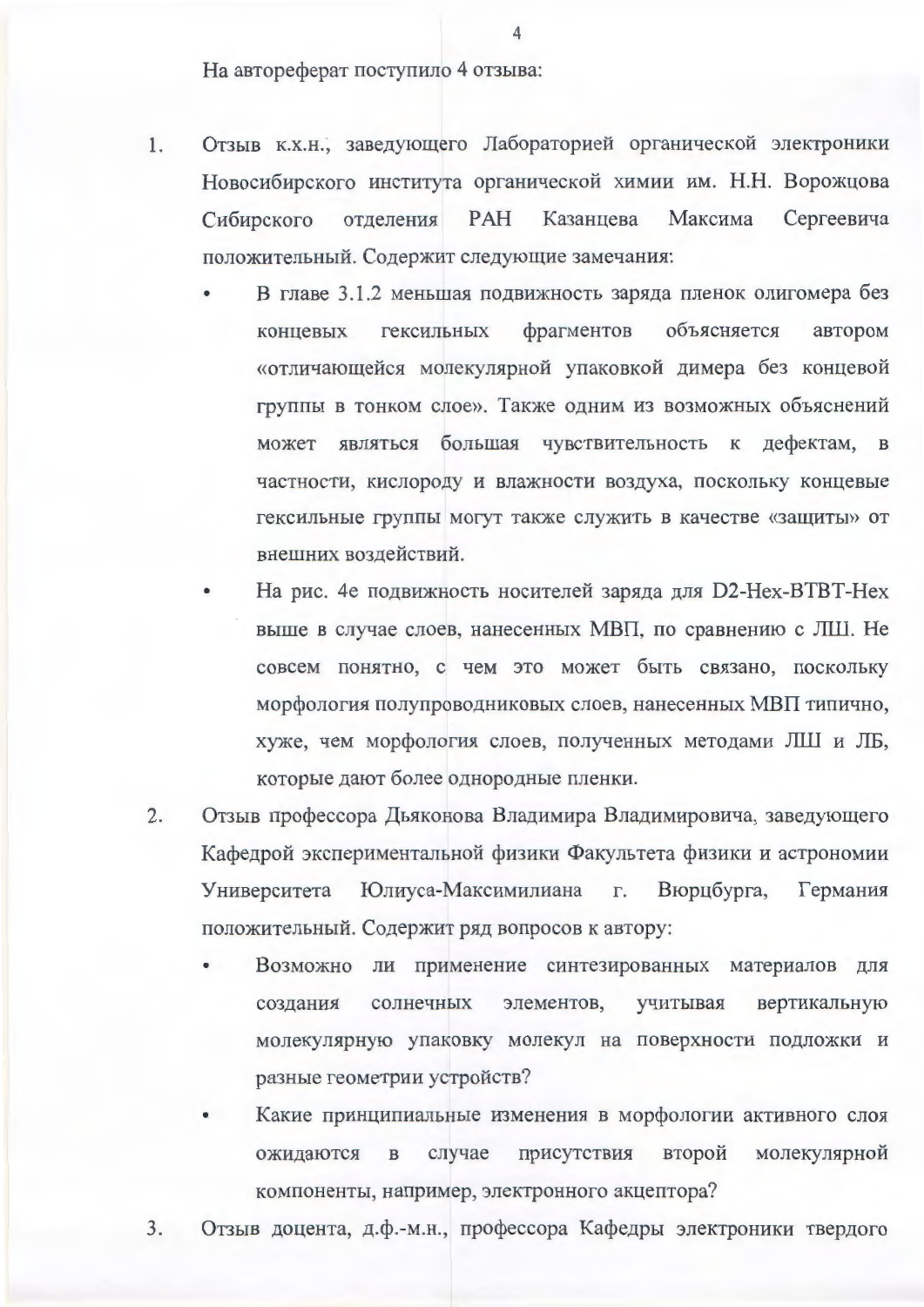тела Санкт-Петербургского государственного университета Комолова Алексея Сергеевича положительный, замечаний не содержит.

- $4.$ Отзыв к.х.н., заведующего Лабораторией ТСД НИИ Светодиодных технологий Томского государственного университета систем управления и радиоэлектроники Иванова Александра Андреевича положительный, содержит следующие замечания:
	- На рисунке 2 отсутствует шкала соотношения цвета и высоты поверхности, что немного затрудняет сравнение морфологии представленных пленок.
	- На рисунке 4в отсутствует напряжение стока, при котором были измерены передаточные характеристики.

По материалам диссертации А.А. Труля опубликовано 7 статей в рецензируемых научных журналах. В процессе выполнения диссертации получены 2 российских патента. Результаты работы представлены на 12 международных и 1 российской научных конференциях.

## Наиболее значимые работы по теме диссертации:

1. Kirikova, M.N. Direct-write printing of reactive oligomeric alkoxysilanes as an affordable and highly efficient route for promoting local adhesion of silver inks on polymer substrates / M.N.Kirikova, E.V.Agina, A.A.Bessonov, A.S.Sizov, O.V.Borshchev, A.A.Trul, A.M.Muzafarov, S.A.Ponomarenko // J. Mater. Chem.  $C. -2016. - Vol. 4. - N<sub>2</sub>11. - P. 2211-2218.$  IF = 5.976

2. Trul, A.A Organosilicon dimer of BTBT as a perspective semiconductor material for toxic gas detection with monolayer organic field-effect transistor / A.A. Trul, A.S. Sizov, V.P. Chekusova, O.V. Borshchev, E.V. Agina, S.N. Ponomarenko M.A.Shcherbina, A.V.Bakirov, Chyalun.  $S.A.$  $\frac{1}{2}$ J. Mater. Chem. C. - 2018. - Vol. 6. - P. 9649-9659. IF = 5.976

3. Sizov, A.S. Highly sensitive air-stable easily processable gas sensors based on Langmuir-Schaefer monolayer organic field-effect transistors for multiparametric H2S and NH3 real-time detection / A. S. Sizov, A. A. Trul, V. P. Chekusova, O. V. Borshchev, A. A. Vasiliev, E. V. Agina, S. A. Ponomarenko // ACS Appl. Mater. Interfaces. - 2018. - Vol.10. - № 50. - P.43831-43841. IF= 8.097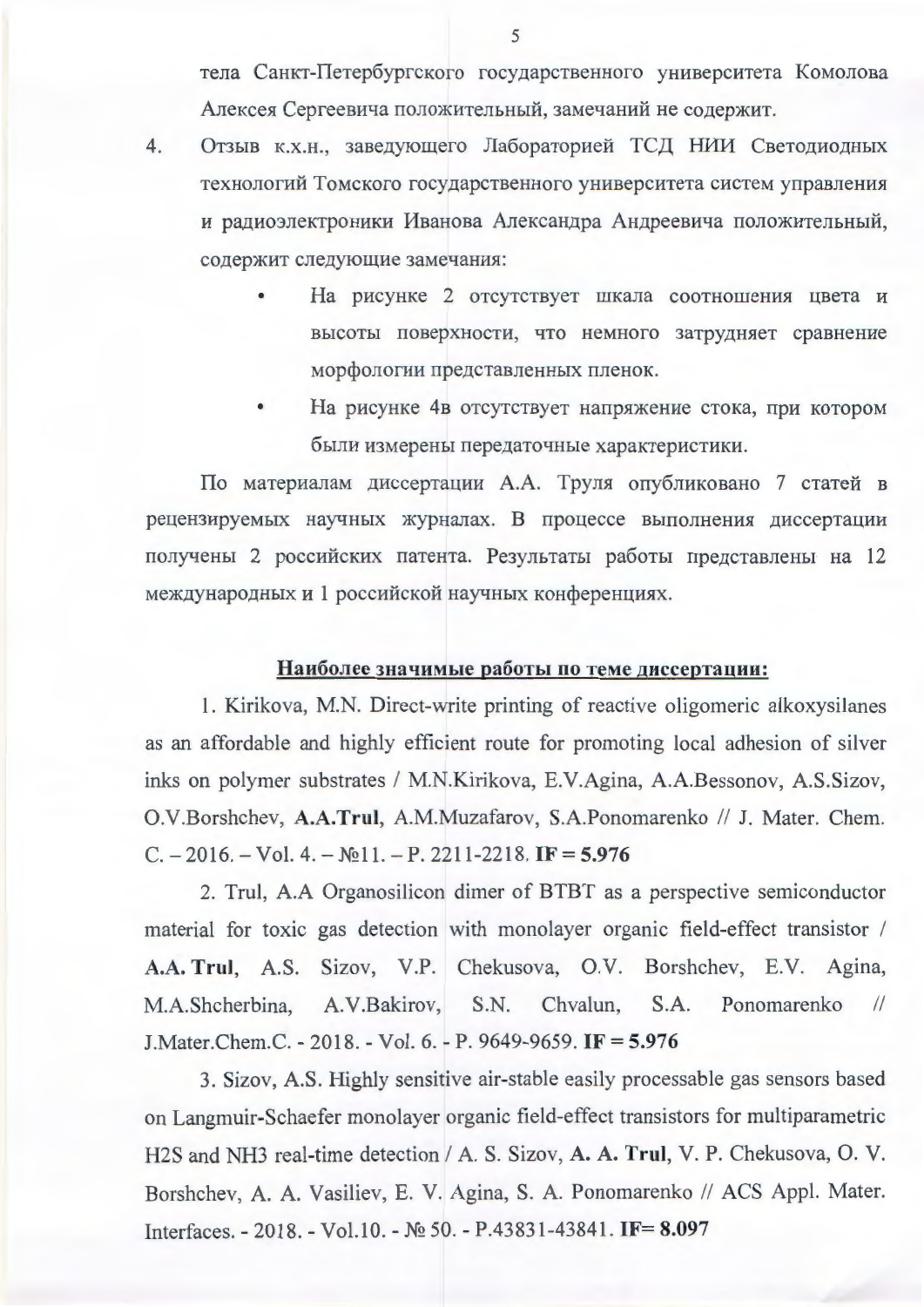4. Trul, A.A. NH3 and H2S real-time detection in the humid air by two-layer Langmuir-Schaefer OFETs / A. A. Trul, V. P. Chekusova, M. S. Polinskaya, A. N. Kiselev, E. V. Agina, S. A. Ponomarenko // Sens. Actuators B Chem. - 2020. - V. 321. P. 128609. IF= 7.100

Диссертационная работа является продолжением систематических исследований по тематике новых сопряженных олигомерных и полимерных соединений для устройств органический электроники, выполняемых в лаборатории функциональных материалов для органической электроники и фотоники ИСПМ РАН.

Выбор официальных оппонентов ведущей организации  $\mathbf{H}$ обосновывается компетентностью ученых-экспертов, а также наличием у них научных публикаций в области исследования физико-химических свойств полисопряженных систем.

Диссертационный совет отмечает, что на основании выполненных соискателем исследований получены существенные результаты, обладающие научной новизной, которые заключаются в следующем:

1. Впервые установлено влияние химической структуры и методов формирования **ТОНКИХ** пленок силоксановых производных бензотиенобензотиофена (ВТВТ) на электрические свойства органических полевых транзисторов на их основе, исследованы их сенсорные свойства в присутствии сверхнизких концентраций токсичных газов и предложены механизмы взаимодействия олигомерного и полимерного полупроводниковых слоев с определяемыми газами, что позволило создать высокочувствительные газовые сенсоры, способные работать в режиме реального времени.

Показано, что методы Ленгмюра и вращающейся подложки 2. однородные полупроводниковые позволяют сформировать монослои силоксановых производных ВТВТ с различной упаковкой молекул в слое, определяющей его электрические характеристики, продемонстрирована стабильность воспроизводимость органических полевых высокая транзисторов, изготовленных на базе таких слоев.

3. Определено влияние длины алифатического спейсера и наличия концевого алифатического фрагмента в составе производных ВТВТ на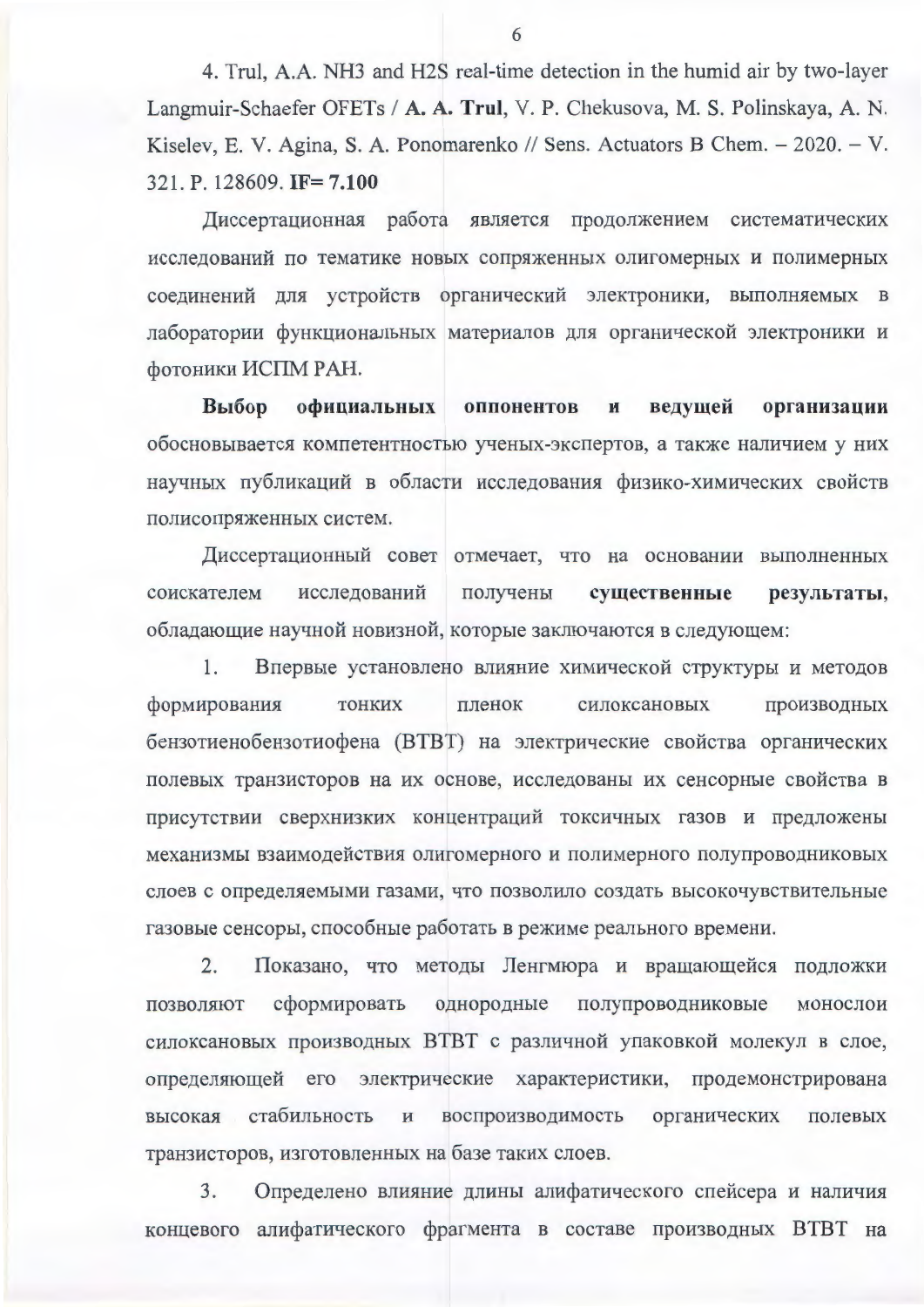электрические свойства монослойных органических полевых транзисторов. Показано, что вне зависимости от метода формирования слоя увеличение длины алифатического спейсера улучшает электрические характеристики создаваемых устройств, а присутствие концевого алифатического фрагмента является критически необходимым для проявления высоких электрических свойств.

Показано, что малые концентрации аммиака, сероводорода и 4. оксида азота влияют на различные ключевые характеристики органических полевых транзисторов, а именно на пороговое напряжение и подвижность носителей заряда, что может быть использовано для селективного определения концентраций указанных газов в атмосферном воздухе с влажностью до 60 % при помощи одного устройства в диапазоне концентраций от 10 млрд<sup>-1</sup> до 5 млн<sup>-1</sup>. Разработан и создан портативный газоанализатор с возможностью измерений сенсорного отклика органических полевых транзисторов с точностью не хуже коммерчески доступных источников-измерителей.

Для печатных полимерных органических полевых транзисторов 5. показано, что их рабочий диапазон и предел чувствительности не отличаются от монослойных устройств, при этом время отклика и восстановления существенно выше даже для малых концентраций определяемых газов.

6. На основании полученного в работе массива экспериментальных данных и выполненного теоретического анализа предложены механизмы взаимодействия полимерного и олигомерного полупроводниковых слоев с низкомолекулярными токсичными газами, связанные с физисорбцией газа на поверхность полупроводника или по границам доменов в слое, что вызывает изменение числа носителей заряда или междоменного электрического сопротивления и приводит к изменению электрических свойств. Более низкая скорость отклика полимерных устройств по сравнению с олигомерными обусловлена медленной диффузией молекул токсичных газов в относительно толстом полимерном слое.

## Теоретическая значимость работы заключается:

1) в установлении влияния алифатических фрагментов в составе силоксановых димеров бензотиенобензотиофена, а также методов и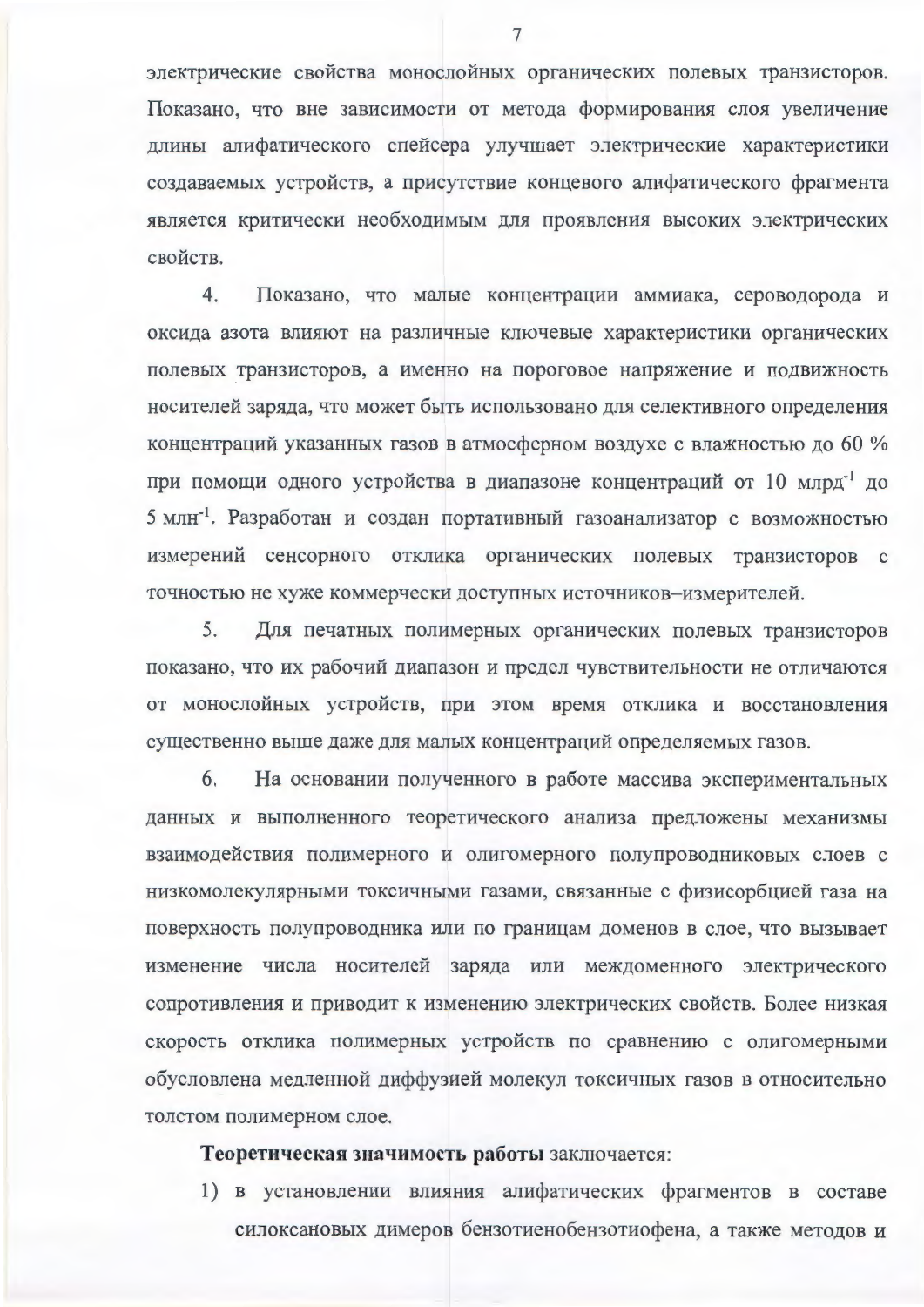условий формирования их тонких полупроводниковых слоев на структуру, морфологию и электрические характеристики таких слоев в составе органических полевых транзисторов;

- 2) в установлении влияния малых концентраций аммиака, сероводорода и диоксида азота в составе атмосферного воздуха на ключевые монослойных электрические характеристики И печатных полимерных органических полевых транзисторов;
- 3) в разработке алгоритма измерения электрического отклика органических полевых транзисторов, позволяющего различить токсичный газ и определить его концентрацию с помощью одного устройства;
- 4) в разработке обосновании взаимодействия И механизмов олигомерных и полимерных полупроводниковых слоев в составе органических полевых транзисторов с определяемыми газами.

Практическая значимость работы заключается в том, что на основе тиофен-содержащих полупроводниковых олигомеров и полимеров созданы высокочувствительные газовые сенсоры для многоразового использования, позволяющие различать аммиак, сероводород и диоксид азота, а также определять их сверхмалые (от 10 млрд<sup>-1</sup> до 10 млн.<sup>-1</sup> долей) концентрации в составе атмосферного, в т.ч. влажного воздуха. Разработан и создан портативный газоанализатор, позволяющий измерять сенсорный отклик ОПТ с точностью не хуже лабораторного источника-измерителя.

Оценка достоверности результатов исследования выявила корректное использование современных физико-химических и физических методов исследования, что обеспечивает достоверность экспериментальных данных и исключает сомнения в правильности и обоснованности выводов диссертанта.

Личный вклад соискателя состоит в непосредственном участии во всех этапах работы - от постановки задачи, составления планов и выполнения эксперимента до обработки, обсуждения и оформления результатов. Автор работы  $\overline{10}$ нанесению полупроводниковых лично выполнил слоев, исследованию их морфологии, измерению электрических и сенсорных свойств ОПТ, что, в том числе, потребовало разработки и сборки измерительного